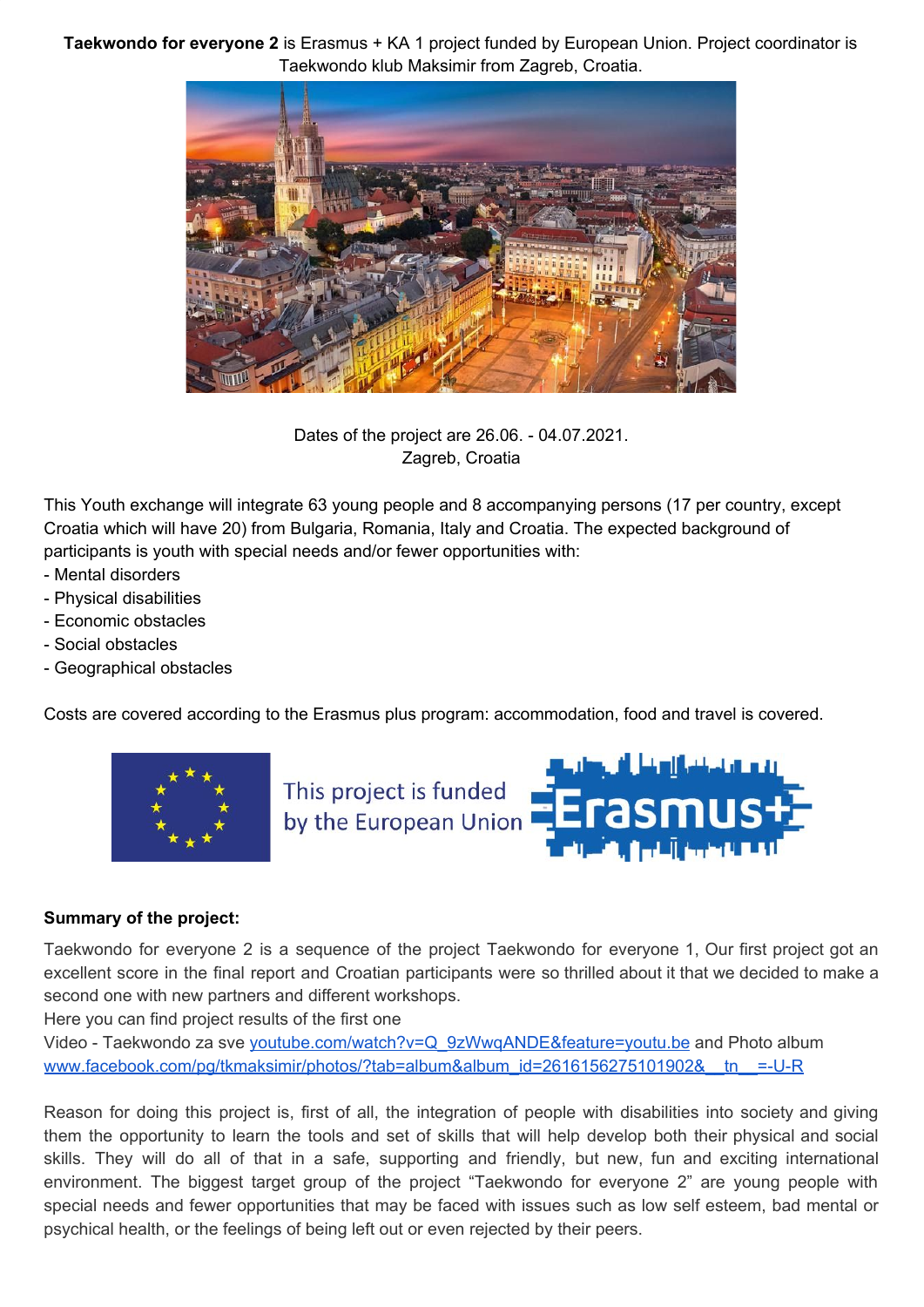Project ˝Taekwondo for everyone 2'' objectives are;

- To empower participants with disabilities and/or fewer opportunities and help them to see themselves as powerful and important members of community

- To raise awareness among our target audience about the importance of integration of people with special needs into society

- To improve the level of key competences and skills of participants; ability to pursue and persist in different kinds of learning, to identify available opportunities for their personal growth and well-being and to be able to optimally use given opportunities for their own development

- To raise awareness about taekwondo as the exercise/martial arts training that improves balance, flexibility, stamina, strength and posture, muscle tone and appearance not only for healthy people, but also for people with disabilities

Working methods used will include: interactive games and energizers, role plays, simulations, individual and group work, discussions and **Martial Arts exercises like Taekwondo, Karate, Judo, etc.**

**PARTICIPANTS TASKS:** \* These tasks are part of active participation in project that means it is obligatory to participate in them as well

1. Participants have to arrive on 26.06. and depart on 04.07.2021. In case you want to come before or stay more in Zagreb, please, let us know and we can discuss it.

2. Participants have to prepare a presentation of their countries and present it on project during evening leisure activities. Presentations can not be longer than 30 minutes. Participants also need to bring some traditional food and drinks for the tastings.

3. Participants have to research and make 2 presentations. One is a presentation of the benefits of Taekwondo on health and social life. Another presentation is Taekwondo's history and important fighters of your country. Each presentation can not be longer than 20 minutes and it is this 2 presentations per country. 4. Participants have to participate in dissemination (sharing) of project results which will happen online (on their social networks like Facebook) and in their city where they will make 1 public event together with their sending organization.

5. Participants have to register their arrival to Croatia in the mobile app "Enter Croatia" which you can find on "Google Play". Once you do it, you should print out given info and take it with you when crossing the border. 6. In case participants want to make some extra workshops please write us suggestions on ptkrijesnice@gmail.com.

# **Participants responsibilities:**

1) Every participant is obligated to actively participate in all activities. In a case of missing out some activities or behaving badly during the project, participants travel expenses won't be reimbursed and participants are risking getting expelled from the project and sent back home on their own expenses.

2) Participants should take clean shoes (sneakers) for the gym hall and comfortable clothes (we suggest you take several clean shirts to make you feel fresh)

3) Participants are obligated to disseminate project results after the project mobility ends.

### **IMPORTANT INFO:**

Project coordinator Taekwondo klub Maksimir, Croatia: +385 91 1987 510, tae.maksimir@gmail.com

The European Health Insurance Card: Citizens of the EU have the right to European Health Insurance Card – get one before coming to Croatia. The European Health Insurance Card (or EHIC) is issued free of charge and allows anyone who is insured by or covered by a statutory social security scheme of the EEA countries and Switzerland to receive medical treatment in another member state for free or at a reduced cost, if that treatment becomes necessary during their visit (for example, due to illness or an accident), or if they have a chronic pre-existing condition which requires care such as kidney dialysis. The term of validity of the card varies according to the issuing country. More info on www.nhs.uk/chq/Pages/1073.aspx. We also recommend taking additional health and travel insurance. If you need help with choosing one, please, let us or your sending organization know about it and we will help you with it. The people who don't have this card should get